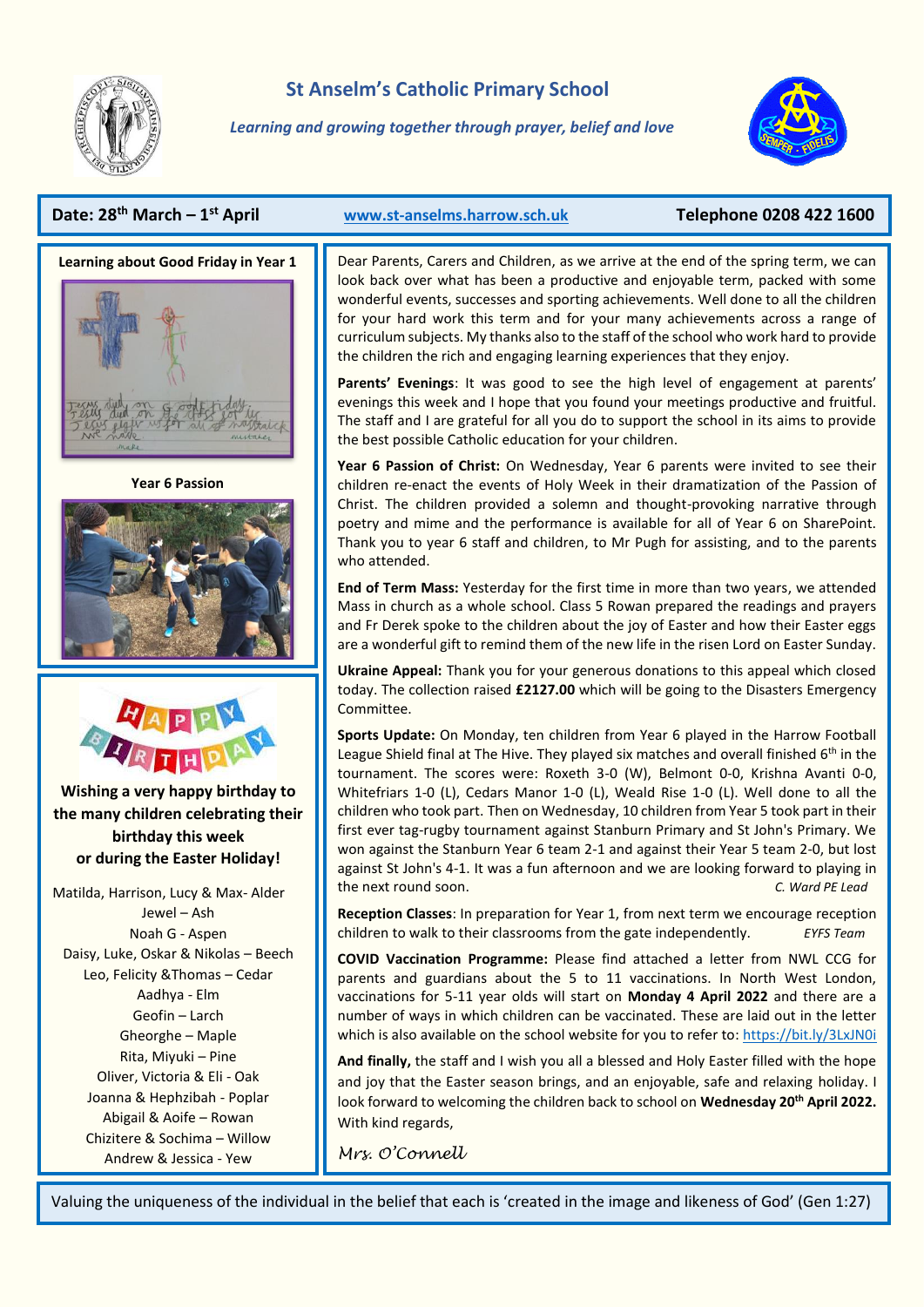#### **Notices and Dates for your Diary:**

| <b>Date</b>                                               | <b>Event</b>                                                                 |
|-----------------------------------------------------------|------------------------------------------------------------------------------|
| Tuesday 19th April                                        | <b>Staff Training Day</b>                                                    |
| Wednesday 20 <sup>th</sup> April                          | <b>Start of Summer Term</b>                                                  |
| Thursday 21st April                                       | St Anselm's Day - Whole School Mass at 10.30                                 |
| Monday 25th April                                         | <b>SPA Meeting 7pm</b>                                                       |
| Friday 29th April                                         | Perform Workshops EYFS & KS1                                                 |
| Monday 2 <sup>nd</sup> May                                | Early May Bank Holiday - School closed                                       |
| Tuesday 10th May                                          | Year 3 to Roald Dahl Museum                                                  |
| Wed 18 <sup>th</sup> & Thu 19 <sup>th</sup> May           | Year 3 Art Workshops at Salvatorian College                                  |
| Mon 23rd - Fri 27th May                                   | Year 6 School Journey to Kingswood, Isle of Wight                            |
| Thursday 26th May                                         | Feast of the Ascension - Whole School Mass                                   |
| Monday 30 <sup>th</sup> May - Monday 6 <sup>th</sup> June | Half term holiday                                                            |
| Tuesday 7 <sup>th</sup> June                              | <b>School reopens</b>                                                        |
| Friday 10th June                                          | <b>Platinum Jubilee Celebration</b>                                          |
| Tuesday 14th June                                         | New Parent Information Evening 7pm                                           |
| Friday 17 <sup>th</sup> June                              | SPA Fathers' Day Present Room                                                |
| Wednesday 29th June                                       | Year 5 Shakespeare Festival Ryan Theatre                                     |
| Tuesday 5 <sup>th</sup> July                              | Year 5 Taster days at Salvatorian College and Sacred Heart Language College. |
| Thursday 21 <sup>st</sup> July                            | End of Term and Leavers' Mass                                                |
| Thursday 21st July                                        | <b>Leavers Disco</b>                                                         |
| Friday 22nd July                                          | <b>End of Summer Term</b>                                                    |

**Term dates for 2021/22** are available on the school website

**Shape Up Harrow:** is a FREE 12-week weight management course for Harrow residents with a BMI of 30 or greater. Sessions are 90 minutes long and run weekly at Whitmore High School. There is also App based support for people who would prefer this. To sign up go to our website [www.shapeupharrow.com](https://eur01.safelinks.protection.outlook.com/?url=http%3A%2F%2Fwww.shapeupharrow.com%2F&data=04%7C01%7CAnna.Kirk%40harrow.gov.uk%7Cf2eadf8770864e9cc84a08da0c106481%7Cd2c39953a8db4c3c97f2d2dc76fb3e2c%7C1%7C0%7C637835561784787393%7CUnknown%7CTWFpbGZsb3d8eyJWIjoiMC4wLjAwMDAiLCJQIjoiV2luMzIiLCJBTiI6Ik1haWwiLCJXVCI6Mn0%3D%7C3000&sdata=MXXKHW3fEX%2BU3oGC27F4GaJHhchjQJ6kejm8N9rtQ9c%3D&reserved=0) or for more information contact [shanae.francois@watfordfc.com](mailto:shanae.francois@watfordfc.com)

Parking: This week, there have been concerns raised with me from residents in Kingsfield Court on Kingsfield Road about parking on private parking spaces. Please may I ask that we show consideration for local residents by not parking in their spaces or obstructing them from doing so. Thank you for your cooperation.

**St Anselm's Pre-worn Uniform Sale:** We have listed several pieces of pre-worn uniform for sale, with all proceeds going to our SPA fundraising. Parents can browse the uniform we have for sale on the sustainable selling website [https://uniformerly.co.uk](https://uniformerly.co.uk/) Simply search for 'Harrow' and then 'St Anselm's' to find uniform for sale. All uniform is pre-worn and in good wearable condition. If you would like to buy uniform, you can browse the listings and click on 'contact owner' leaving your child's name and class in the message box. You will then receive instructions to pay for the uniform via PayPal. Once payment has been received safely via PayPal, the uniform will be sent home. We hope this sustainable initiative is helpful and welcome any feedback once you have browsed and used the Uniformerly website. *Mrs Kelly-Keegan*

**Support for Parents**: For any parent in need of support with any aspect of parenting, there is help available including one to one parenting support. Hope Harrow can be contacted on 0208 863 7319 or by email [info@hopeharrow.org.uk](mailto:info@hopeharrow.org.uk) or visit their website [http://www.hopeharrow.org.uk](http://www.hopeharrow.org.uk/) for further details of their work with families.

**Parental Consent Form:** We are conducting a whole school review of photo and video permissions we currently hold on record for your children. We would greatly appreciate it if all parents and carers could spare us a few moments of their time to inform us of how they consent to us using photos and videos of their children within the school community. This will ensure that we only use photos and videos containing your child in school where appropriate and in respect of your views. Please the link to complete the form[: https://bit.ly/3ouTjIn](https://bit.ly/3ouTjIn)

**Safeguarding is** Everyone's **Responsibility** 

**Safeguarding of Children** is the responsibility of everyone. If you have a safeguarding concern about a child please contact **Mrs O'Connell** the Designated Safeguarding Lead or in her absence **Mrs Kelly-Keegan** or **Mrs Marotta**  who are Deputy DSL's. The Safeguarding Governor is Mrs Leanne O'Brien.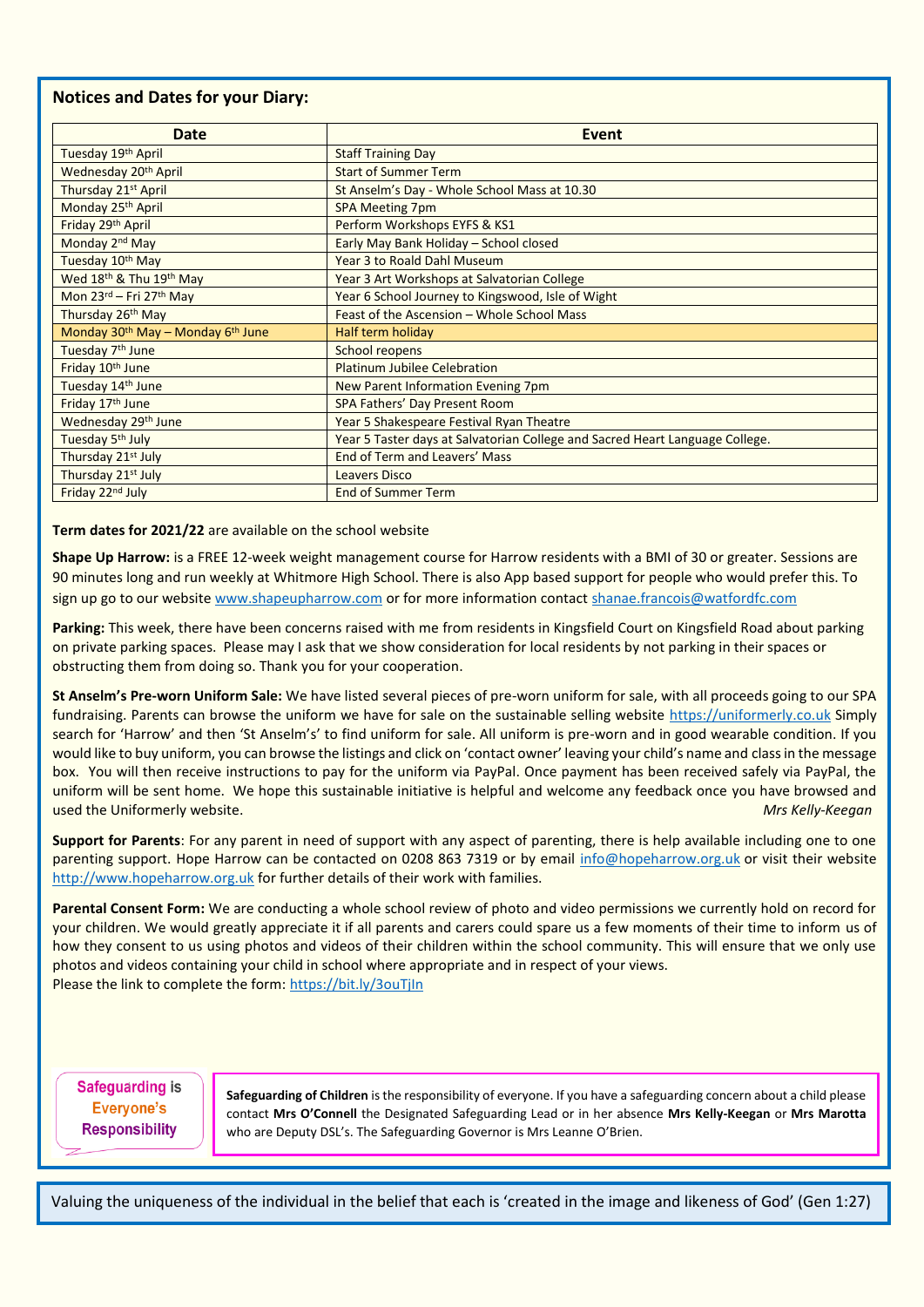# Our Learning and Achievement Gallery

#### **Special Achievement Awards:**

(R Ash) Asmi & Francesca (R Alder) Irine & Oli-Rae (1 Aspen) Hendrix & Mikhail (1 Beech) The whole class (2 Cedar) Patrick & Shiloh (2 Elm) Aadhya & Martina (3 Larch) Nuala & Leon (3 Maple) Nathaniel & Ellen (4 Oak) 4 Oak (4 Pine) Rita & Glen (5 Poplar) Robert & Emily (5 Rowan) Olive and Alayna (6 Willow) Millie and Kalina (6 Yew) Jessica and Catherine Sportsmanship : Pius

#### **Semper Fidelis Award:**

Reception Alder: Wiktoria 6 Yew: Kuba

#### **French Achievement Awards**

(3 Larch) Mark (3 Maple) Ella (4 Oak) Sienna (4 Pine) Scott (5 Poplar) Elise (5 Rowan) Sara (6 Willow) Andrew (6 Yew) Oliver

#### **Numbots and Times Tables Rock Stars Award:**

(1 Aspen) Milan (2 Cedar) Aiden (2 Elm) Miriam (3 Larch) Nathan (4 Oak) Adam (4 Pine) Arianna (5 Poplar) Joanna & Tilda

#### **Reader of the Week:**

(1 Aspen) Amber (1 Beech) Adam (2 Cedar) Felicity (2 Elm) Cathal (3 Larch) Geofin (3 Maple) Audav (4 Oak) Thomas (4 Pine) Scott (5 Poplar) Jaysha

#### **Writer of the week:**

(1 Aspen) Chloe (1 Beech) Crystal (2 Cedar) Olivia (2 Elm) Viktor (3 Larch) Larch (3 Maple) Zach (4 Oak) 4 Oak (4 Pine) Maria (5 Poplar) Antony (5 Rowan) Aoife

#### **Handwriting Heroes and Pen Licences:**

(3 Maple) Sophia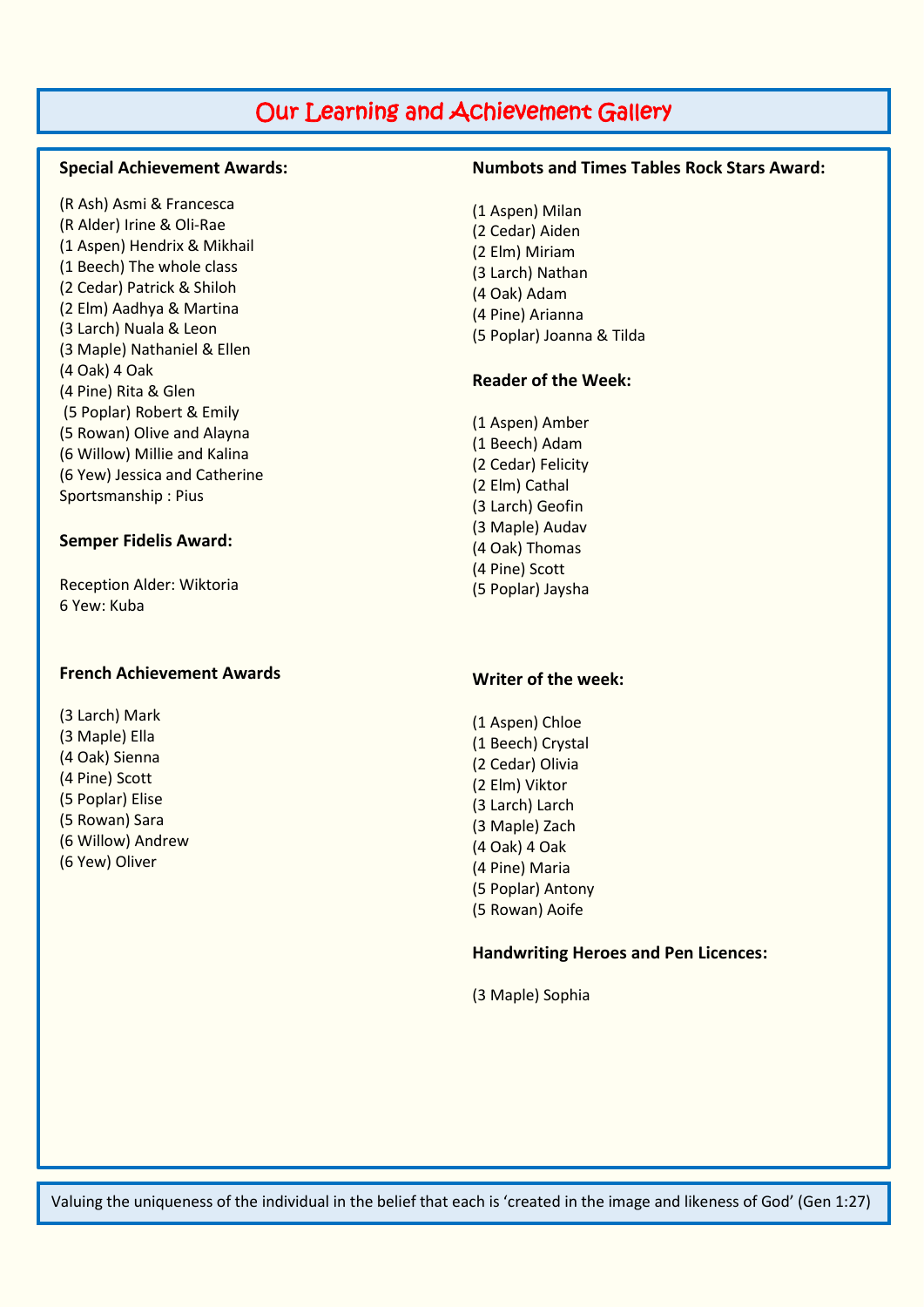# Easter Messages from Our Classes

#### **Reception:**

We would like to say a big well done to all of the Reception children for working so hard this term  $\odot$ 

And a big thank you to all of the Parents for your continued to support.

We wish you all a very blessed Easter.

Mrs Maher, Mrs Solomon, Mrs Campbell & Mrs Madden



Year 1: **Wishing you all a restful and peaceful Easter!** 

We are very proud of all the children in Year 1 for their efforts and achievements this term.

A big thank you for your continued support.

We look forward to seeing you back for a fun filled summer term.

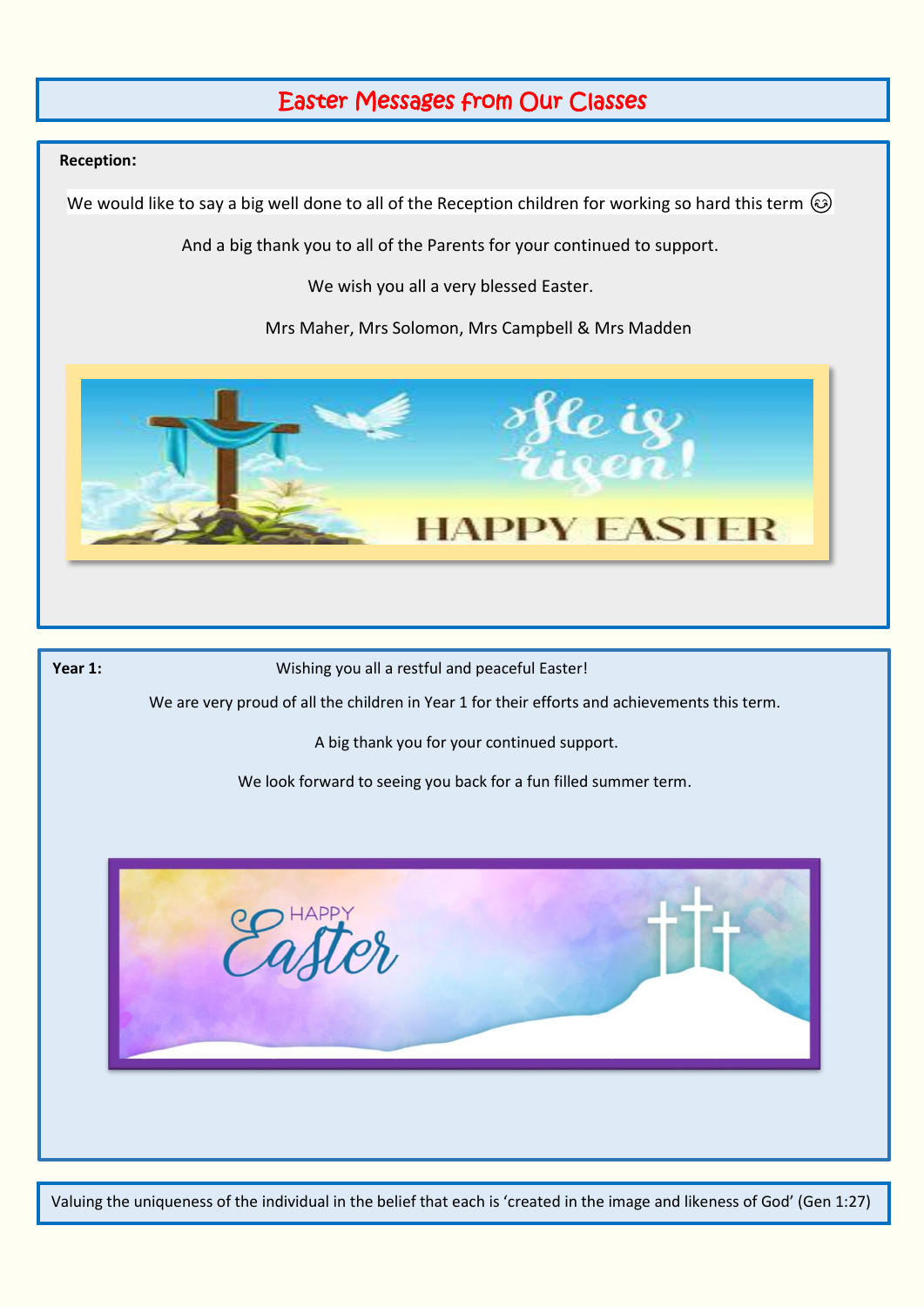## **Year 2:**

May the Risen Christ bring you and your families many blessings during this Easter Season and throughout the coming year.

# ALLELUIA! ALLELUIA! ALLELUIA!

We would like to take this opportunity to wish you all a happy and restful Easter.

Mrs Clayton Le Sueur, Mrs Ward, Mr Mossop & Mr Scannell



### **Year 3:**

We want to say a huge well done to all of the children in Year 3 for their amazing efforts this term. We would like to also thank parents for your ongoing support and commitment to your child's education.

May you be blessed with our Lord's love and peace this Easter. Let us remember the miracle of Jesus' resurrection and His endless love. We thank the Lord for his blessings and wish you all an Easter full of joy, love and peace.

Miss Knott, Mr Paraskevas, Mr Williams & Mrs Reilly

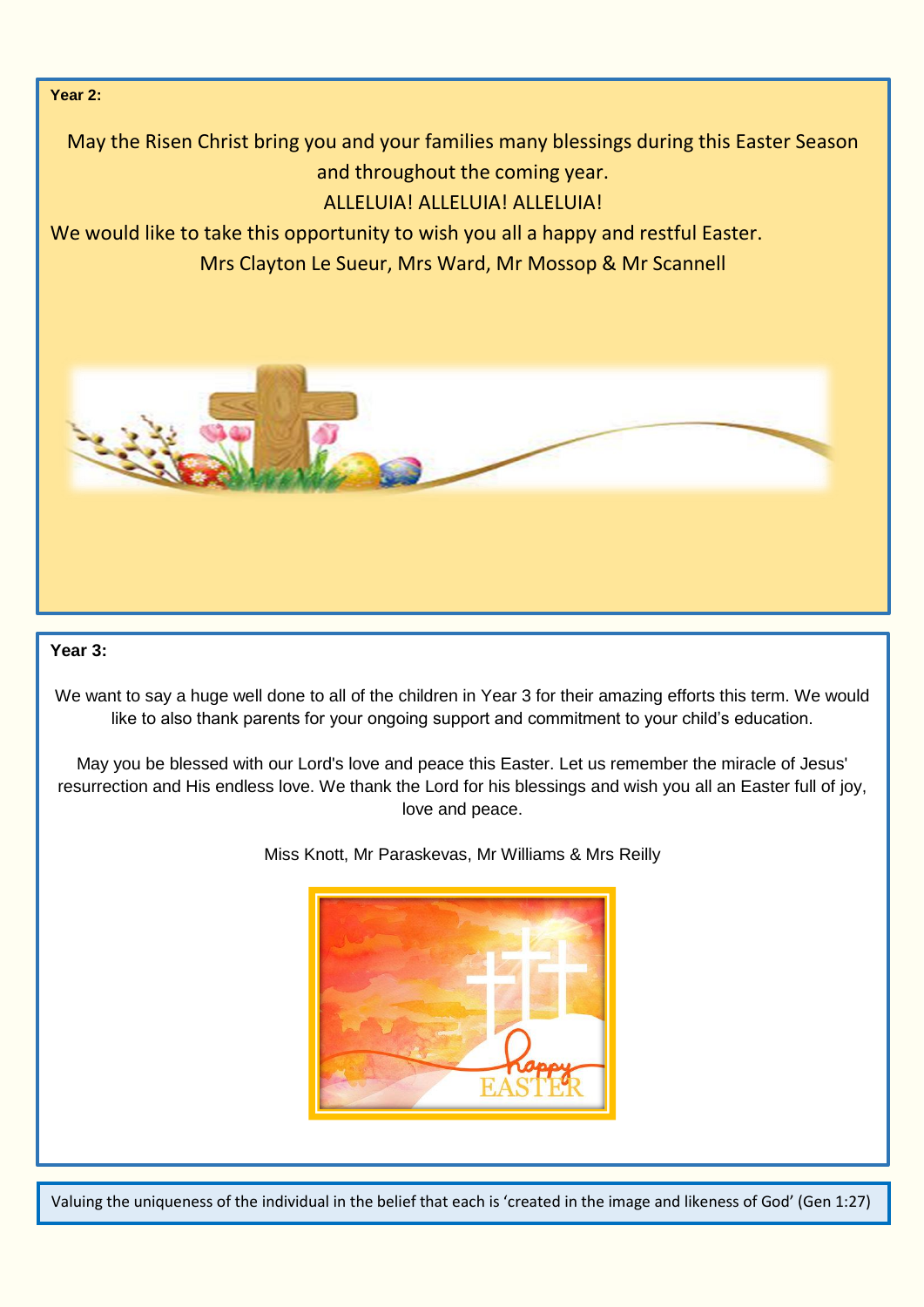### **Year 4:**

Firstly, we would like to say a huge well done to all of the children in year 4 for their hard work, perseverance and enthusiasm throughout the Spring term. You have all achieved many wonderful things and we look forward to the next term ahead.

We would also like to take this opportunity to wish you all a happy and restful Easter.

Miss Ruane, Miss Fitzgerald, Mrs Redmond & Mrs Chebli



### **Year 5:**

Well done for all your hard work and effort during this Spring term.

We can't wait to welcome you back for the Summer term feeling refreshed and being more motivated than ever to achieve your very best!

We would also like to wish you all a very happy Easter filled with joy, family and love! From Miss Barton, Miss Wilkinson, Miss Thillai and Mrs Pasi.